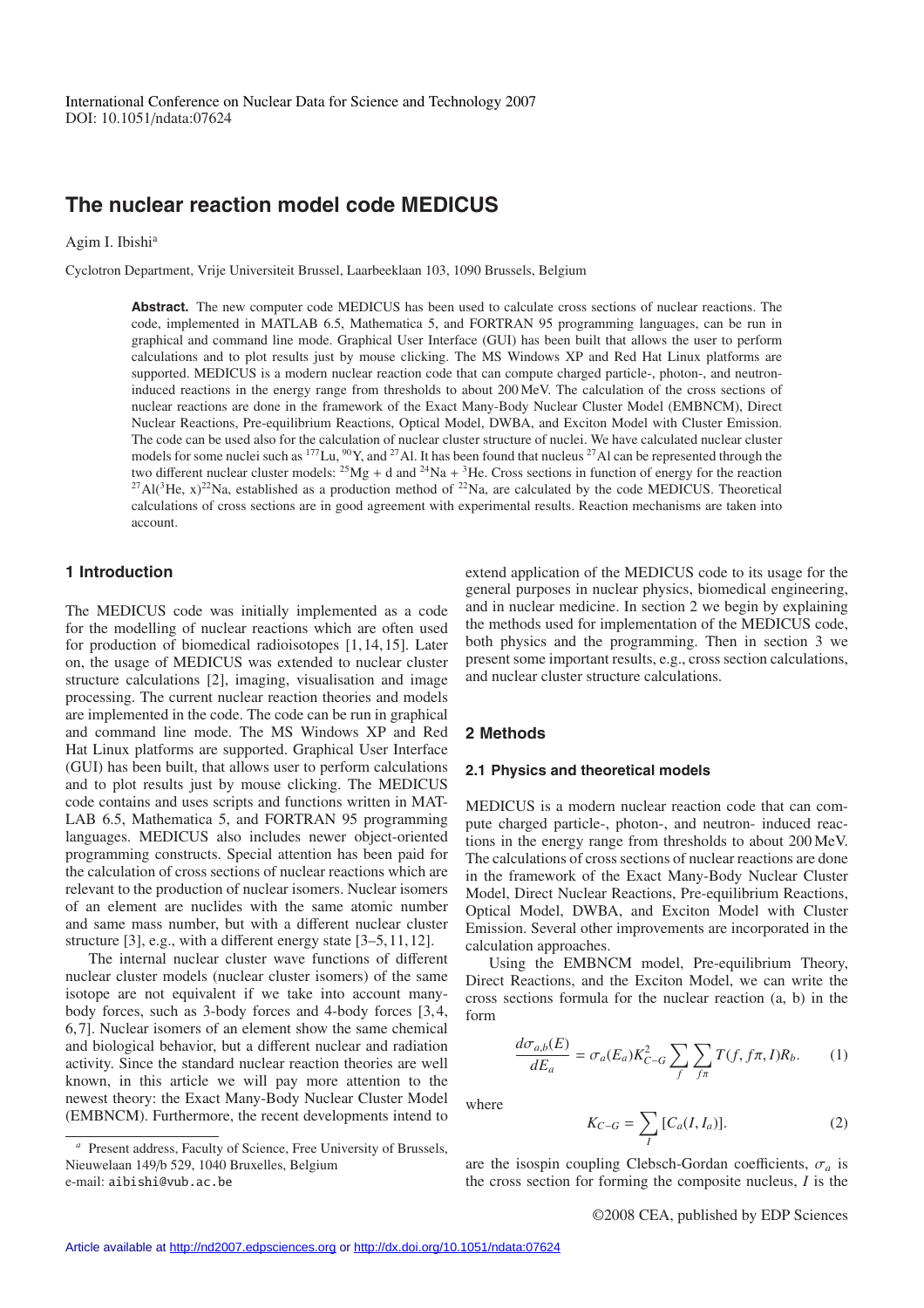isospin,  $R_b$  is the emission rate at exit channel,  $E_a$  is evaluated at the incident channel energy, *T* is the time of the reaction process, and  $f, f_\pi$  are the strength functions like in refs. [3, 4, 8–10]. The form of the wave functions is derived like in refs. [3, 4].



**Fig. 1.** The MEDICUS toolbox for MATLAB, called code NOAH.

### **2.2 Programming details and implementation of the code**

The MEDICUS code has been implemented in Mathematica 5, FORTRAN 95, and MATLAB 6.5 programming languages. The MEDICUS toolbox for MATLAB 6.5 programming language, called code NOAH, and the interface has been built. They integrate modelling of nuclear reactions, imaging, visualization, image processing, and computing into the MAT-LAB 6.5 environment. The code NOAH is implemented as a MEDICUS toolbox for MATLAB 6.5, and it is illustrated in figure 1. The NOAH code can be run in command line mode, and in Interface mode. The code MEDICUS contains traditional programming constructs, as well as matrix-oriented functions and operators. The traditional procedural programming as well as object-oriented programming has been used during the implementation of the MEDICUS code. The main code MEDICUS integrates several other codes and scripts that can be run independently, as well as within the main code MEDICUS. The code NOAH can perform cross section calculations for a large class of nuclear reactions.

#### **3 Results**

#### **3.1 Calculation of nuclear cluster structure of nuclei**

The code MEDICUS can be used through the TRINITY code, for calculation of the nuclear cluster structure of nuclei. We have calculated nuclear cluster models for some nuclei such as:  $^{27}$ Al,  $^{90}$ Y, and  $^{177}$ Lu. It has been found that the nucleus  $^{27}$ Al can be represented through the two different nuclear cluster models:  $^{25}Mg + d$ , and  $^{24}Na + {}^{3}He$ . We follow here the analysis first described in refs. [3, 4]. We write the nuclear wave function for the A-nucleon system in the form  $\Psi =$  $\Psi(\tilde{r}_1,\ldots,\tilde{r}_A;t)$ , where  $\tilde{r}_i$  denotes the space, spin, and isobaricspin coordinates of the *i th* nucleon. The EMBNCM accounts

quantitatively for many features of both light and heavy nuclei. Solving the Schrödinger equation for the relative motion of the two, three, or four sub-nuclei, the exterior cluster(s) and the core cluster, in potential well which has a Gaussian form gives rise to a rotational band of states. Using the Exact Many-Body Nuclear Cluster Model, the ground state of  $27$ Al is described by the following two different nuclear cluster wave functions:

$$
\Psi_{gs} = N_0 \Phi_0({}^{25}Mg)\Phi_0(d)K_{00}(\tilde{R}).
$$
\n(3)

and

$$
\Psi'_{gs} = N_0 \Phi_0({}^{24}Na) \Phi_0({}^3He)K'_{00}(\tilde{R}).
$$
 (4)

The nuclear cluster wave functions  $K_{00}(\tilde{R})$  and  $K'_{00}(\tilde{R})$  describe the relative motion of the two clusters. We assume that the exterior cluster is in its ground state. The exterior cluster nucleons must occupy levels above the Fermi surface of the core cluster in order to satisfy the Pauli exclusion principle. The  $\Phi_0(^{25}Mg)$ ,  $\Phi_0(d)$ ,  $\Phi_0(^{24}Na)$ , and  $\Phi_0(^{3}He)$  are the internal nuclear cluster wave functions, and  $N_0$  is a constant. In the EMBNCM model, states in a nucleus are assumed to correspond to two, three, or four sub-nuclei orbiting each other in a deep potential well. The shape of the potential well has a Gaussian form which is the shape generated by means of a double-folding calculation. The wave functions Ψ*gs* and Ψ *gs* are not equivalent if we take into account threebody forces (3BF), and four-body forces (4BF). Indeed in the wave function Ψ*gs* appear two-body forces (2BF) and threebody forces (3BF), and in the wave function Ψ *gs* appear 2BF, 3BF, and additional 4BF. The projection of the wave function  $\Phi_0(^{25}Mg)\Phi_0(d)$  on  $\Phi_0(^{24}Na)\Phi_0(^{3}He)$  would be zero. Furthermore, functions Ψ*gs* and Ψ *gs* are not orthogonal. Hartree-Fock variational calculations for nuclei such as  $^{27}$ Al indicate that there are indeed states which look like two, three, or four clusters, providing a justification for this assumption. The similar proof for the non-equivalence of nuclear cluster wave functions of different cluster models can be shown for the  $90Y$ , and  $177$ Lu nuclei. In the internal nuclear cluster wave functions, we have to replace the coordinates  $\tilde{r}_i$  of the  $i^{th}$ nucleon, with Jacobi coordinates. For this purposes a new system of Jacobi coordinates has been developed. The allowed values of the principal quantum number *P* and the angular momentum *L* for rotational states are expressed by formula (5) by having a constant value of

$$
2P + L = \sum_{j=1}^{n_c} (2P_j + l_j).
$$
 (5)

where  $p_j$  and  $l_j$  are single particle quantum numbers of the exterior cluster, and  $n_c$  is the number of exterior cluster nucleons. For  $\Psi_{gs}$ , the  $n_c = 2$  and for  $\Psi'_{gs}$ , the  $n_c = 3$ . The code MEDICUS include the TRINITY code designed for calculation of nuclear cluster structure of nuclei. The TRINITY code is written in Mathematica 5, MATLAB 6.5, and FORTRAN 95 programming languages.

#### **3.2 Cross section calculations**

In modelling of specific nuclear reactions used for production of biomedical radioisotopes, new results were achieved.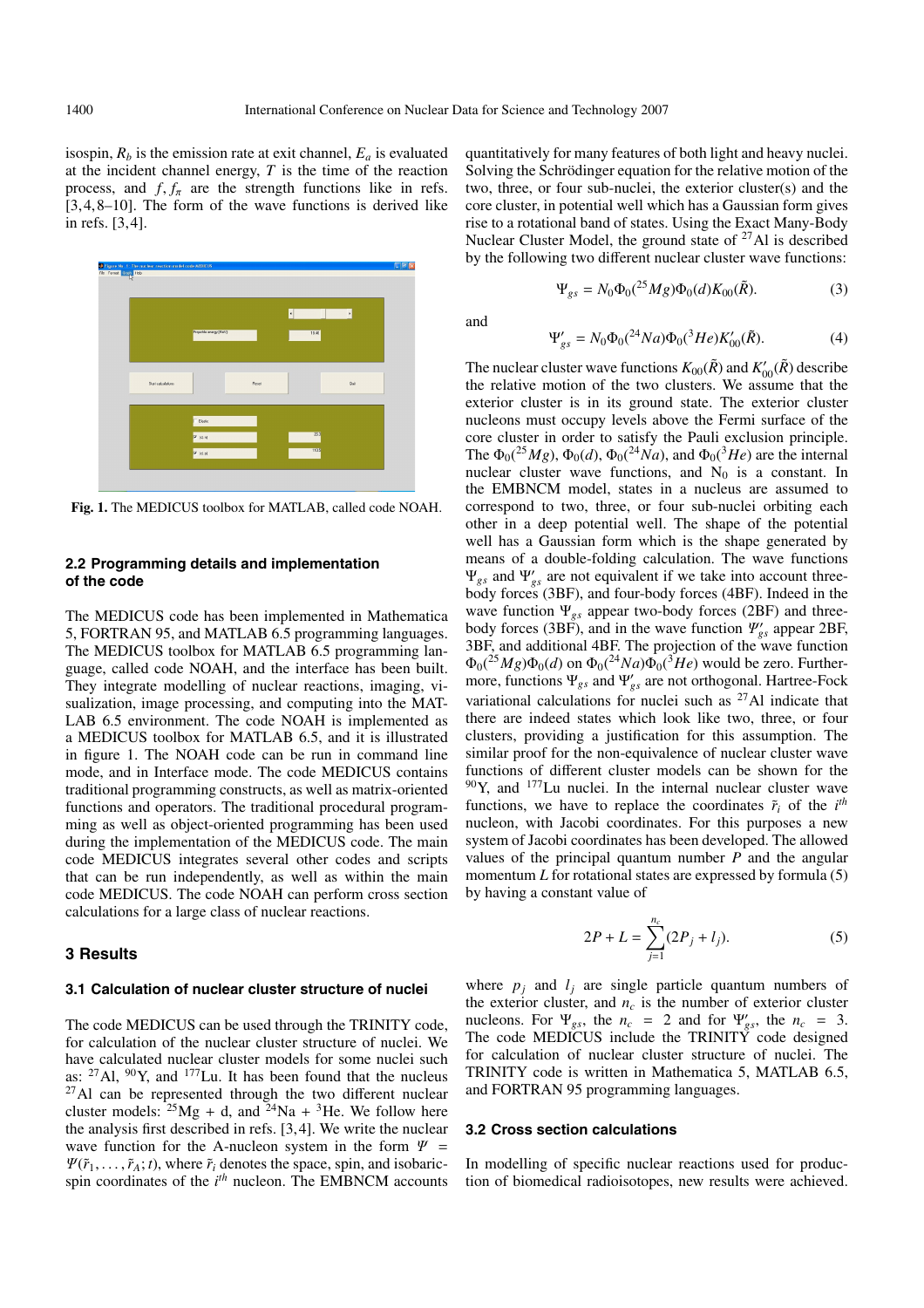

**Fig. 2.** Theoretical calculations of cross sections for the reaction  $^{27}$ Al(<sup>3</sup>He, x)<sup>22</sup>Na from MEDICUS code (line), and experimental data by Cochran et al. (1962), and Kondratyev et al. (1997) ( $\degree$ ,  $\blacklozenge$  symbols).

**Table 1.** Calculated cluster models for <sup>27</sup>Al, <sup>90</sup>Y, and <sup>177</sup>Lu nuclei.

| Isotope       | $^{27}$ Al             | $90\,\mathrm{V}$       | $^{177}$ Lu                     |
|---------------|------------------------|------------------------|---------------------------------|
| Cluster model | $^{25}Mg + d$          | ${}^{87}Rb + {}^{3}He$ | $176\text{Yb} + {}^{1}\text{H}$ |
|               | $^{24}$ Na + $^{3}$ He |                        |                                 |

Cross sections in function of energy for the reaction <sup>27</sup>Al(<sup>3</sup>He,x)<sup>22</sup>Na, established as a production method of <sup>22</sup>Na, are calculated by the MEDICUS code and are shown in figure 2. For this calculation have been used the EMBNCM model with Coulomb interaction for the charge exchange reactions, the Pre-equilibrium model, DWBA, the theory of Direct Nuclear Reactions, and the Fermi Gas (FG) model. The formula for cross section calculations is given by equation (1). For the description of this reaction many-body formalism developed on EMBNCM were found to give accurate results [3]. In table 1 are presented calculated cluster models for the <sup>27</sup>Al nucleus. During the reactions <sup>27</sup>Al(<sup>3</sup>He,x)<sup>22</sup>Na, and  $^{27}$ Al( $^{3}$ He,x) $^{24}$ Na, we have in the exit channel two different products:  $22$ Na and  $24$ Na. We will treat this class of reactions in the framework of the EMBNCM model. According to the EMBNCM model there are two different nuclear cluster models for the nucleus <sup>27</sup>Al. The reaction <sup>27</sup>Al(<sup>3</sup>He,x)<sup>22</sup>Na, proceeds through the direct reaction of the 3He projectile with the core cluster  $25$ Mg. On the other hand, the core cluster  $^{25}Mg$  can be represented through the cluster model  $^{25}Mg$  $\rightarrow$  <sup>22</sup>Na + <sup>3</sup>H. Following the EMBNCM model the reaction <sup>27</sup>Al(<sup>3</sup>He,x)<sup>22</sup>Na can be written as: <sup>3</sup>He + <sup>27</sup>Al  $\rightarrow$  <sup>3</sup>He +  $(^{25}Mg+d) \rightarrow {}^{3}He+(^{22}Na+t)+d \rightarrow {}^{22}Na+t+{}^{3}He+d$ . In the exit channel of this reaction we have four fragments:  $22Na$ , tritium,  ${}^{3}$ He, and deuteron.

Nuclear cluster structure of nuclei appears to be important to understand the reaction mechanisms. For high energies the projectile will interact with the core cluster of the target nucleus, and for low energies, the projectile will interact with the exterior cluster of the target nucleus. According to the EMBNCM model this is due to the fact that projectile needs more energy to interact, and to break-up the core cluster of the target nucleus, thus reaction  $A(a,b)B$  involving projectile a and the core cluster of the nucleus A will occur at higher energies.



**Fig. 3.** Theoretical calculations of cross sections for the reaction  $^{27}$ Al(<sup>3</sup>He,x)<sup>24</sup>Na from MEDICUS code (line), and experimental data by Frantsvog et al. (1982) and Miqhel et al. (1982) (symbols).



**Fig. 4.** Theoretical calculations of cross sections for the reaction  $27$ Al(d,x)<sup>24</sup>Na from the MEDICUS code (line), and experimental data by Takacs et al. (2001) and Michel et al. (1982) (symbols).

For the low energies, projectile a will interact with exterior cluster of the target nucleus A, and as a result the exterior cluster will be stripped from the target nucleus, and in the exit channel of this class of reactions we have the core cluster of the target nucleus, the exterior cluster of the nucleus, and the projectile. An example is the <sup>27</sup>Al(<sup>3</sup>He,x)<sup>24</sup>Na reaction. Calculated cross sections for this reaction are presented in figure 3. As is predicted by the EMBNCM model, we can see that the reaction <sup>27</sup>Al(<sup>3</sup>He,x)<sup>24</sup>Na occur at lower energies. The EMBNCM model can explain successfully direct reactions  $(d, x)$ , involving as a target the <sup>27</sup>Al nucleus, and also other nuclei. In figure 4 are presented the calculated cross sections